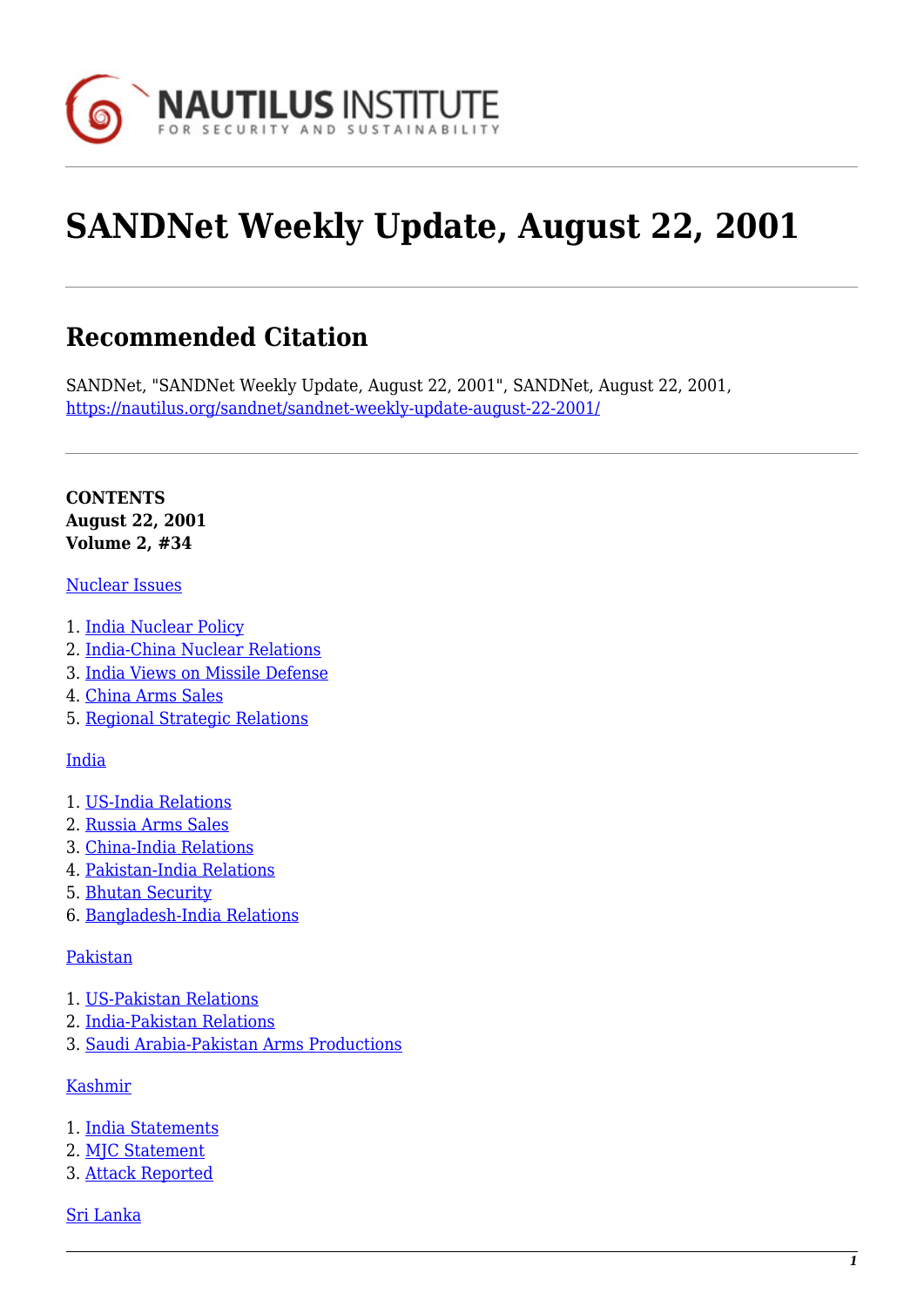2. [Chemical Weapons Claim](https://nautilus.org/?p=44841&preview=true#chemical)

# **Nuclear Issues**

#### **1. India Nuclear Policy**

Nusrat Javeed assesses the recent US Defense Department-commissioned report by RAND's Ashley Tellis stating that India does not intend to build a "ready nuclear arsenal," but rather a "force in being" of separated nuclear weapons components. Javeed writes that the Tellis report "in a very subtle way projects India as a responsible kid on the South Asian nuclear scene and justifies Washington's warming up to New Delhi in post cold war days."

#### **2. India-China Nuclear Relations**

Bhartendu Kumar Singh, IPCS Research Officer, analyzes debate over whether China would use nuclear weapons against India in a future conflict.

Shivaji Mukherjee, of the Institute for Conflict Management, compares India's and China's policies of no-first-use of nuclear weapons.

Wg. Cdr. NK Pant writes in an IPCS analysis that Chinese criticism of India's Ministry of Defence 2000-2001 Annual Report has drawn more attention to that report than it normally receives.

#### **3. India Views on Missile Defense**

Two reports consider debate within India's strategic community over whether to support, and seek to join, the US proposed national missile defense system.

#### **4. China Arms Sales**

Three US senators, following their visit to China, repeated charges that China has been selling arms and missile-related equipment to Pakistan, Iran and North Korea. China reiterated its denial of the charges. Once senator was quoted as saying that Chinese leaders were "stonewalling" the senators on the issue during their meetings in Bejing.

#### **5. Regional Strategic Relations**

Three analyses assess evolving US-Russia relations, on such issues as missile defense, in the context of Asian regional strategic relationships that also include India and China.

#### **India**

#### **1. US-India Relations**

According to unnamed Indian sources, U.S. President George W. Bush is likely to visit India in the first quarter of next year.

#### **2. Russia Arms Sales**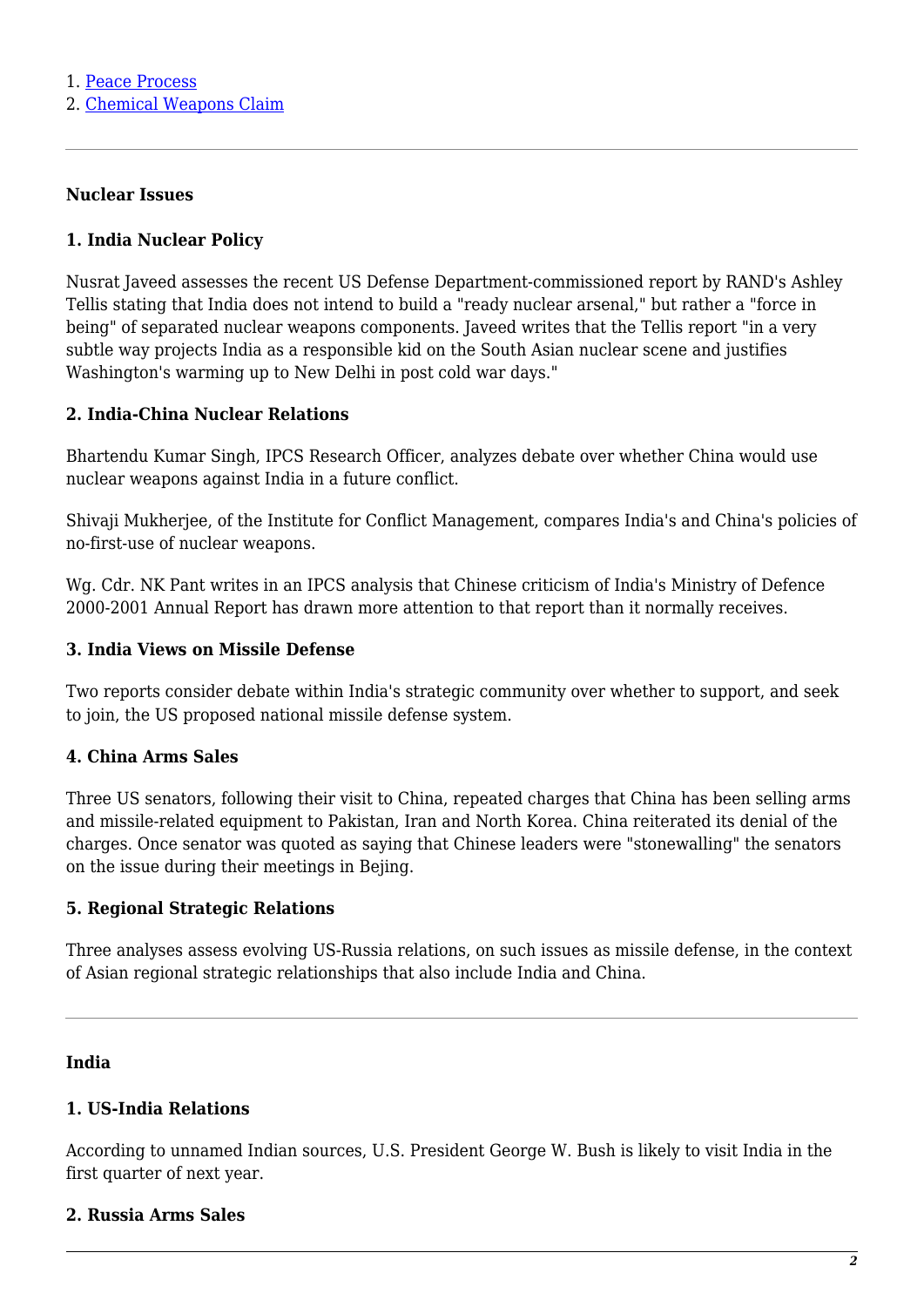India reportedly has finalized contracts to purchase US\$3 billion in arms from Russia. The arms will include 150 SU-30MKI multi-role fighters, 40 MI-17 IV helicopters and 310 T-90S main battle tanks. The Indian navy reportedly will receive Russia's Admiral Gorshkov aircraft carrier, along with fighters and early-warning helicopters, for the price of refitting the ship. Proposals under consideration would provide India with six S-300PMU1 low- to high-altitude air-defence systems for protection against missiles and aircraft, the BM 9A52 Smerch 300 multiple rocket system, and the possible lease of four Tu-22 'Backfire' bombers.

## **3. China-India Relations**

Abanti Bhattacharya, of Jawaharlal Nehru University, observes that the 1962 India-China border conflict casts a shadow over current India-China relations, and explores avenues to improve relations.

## **4. Pakistan-India Relations**

Indian Prime Minister Atal Behari Vajpayee told the Indian parliament that the agenda for his next summit meeting with Pakistan President Pervez Musharraf would be worked out ahead of time by the countries' two foreign ministers. Vajpayee stated there was already a "broad framework" for future talks, and that his one-on-one discussion with Musharraf at the Agra summit was "very serious" and "threw up several new elements." In a speech at the historic Red Fort, Vajpayee stated that Musharraf obstructed the Agra summit by focusing excessively on Kashmir.

Indian Information and Broadcasting Minister Sushma Swaraj stated that Pakistan President Pervez Musharraf's focus on Kashmir at the Agra summit was an attempt to deflect India's concerns over cross-border terrorism.

India Union Home Minister L K Advani stated that India favors continuance of dialogue with Pakistan, but not at the cost of dealing with cross-border terrorism.

# **5. Bhutan Security**

Crown Prince of Bhutan Dasho Jigme Khesar Wangchuck arrived in India to discuss his country's security concerns, including terrorist strikes by insurgents.

#### **6. Bangladesh-India Relations**

Kulbir Krishan, Senior Fellow at IDSA, assesses the terrorism and migration challenges India faces along its long land border with Bangladesh.

#### **Pakistan**

#### **1. US-Pakistan Relations**

Pakistan Foreign Secretary Inamul Haq met in Washington with US Under Secretary of State Marc Grossman for discussions that reportedly focused on Pakistan government plans to restore democracy in the country. Foreign Secretary Haq also met with several other U.S. government officials.

Unnamed senior Pakistani officials were quoted as saying that the US government has requested Pakistan's support for an operation inside Afghanistan against Osama bin Laden, including secret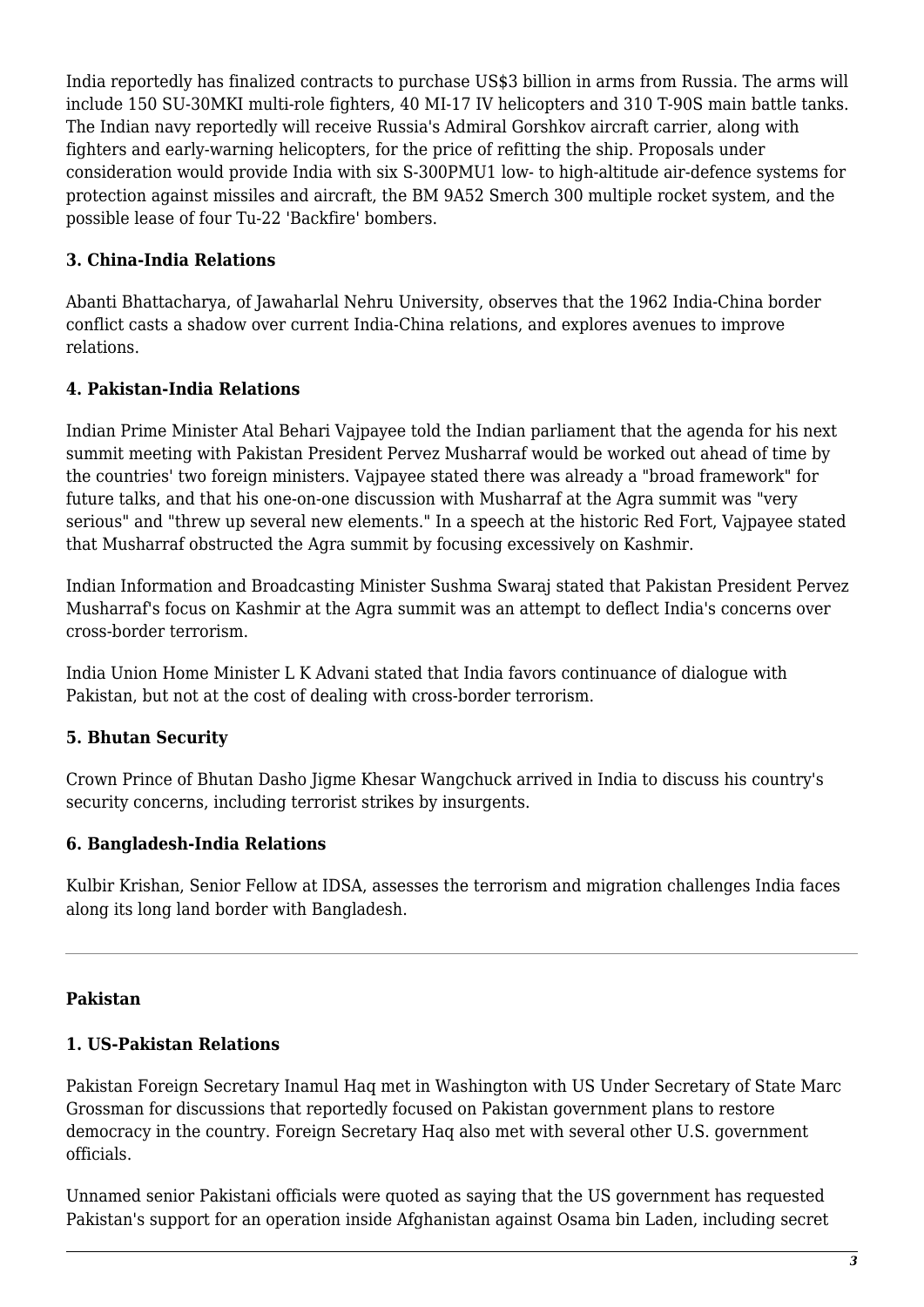deployment of US special forces in northern Pakistan. The officials added that Pakistan President Pervez Musharraf rejected the support and sought to convince the U.S. officials that another military strike against Afghanistan would prove counter-productive.

Dr. Chintamani Mahapatra, of Jawaharlal Nehru University, assesses whether US-Pakistan relations will change substantively under new US President George W. Bush's administration.

# **2. India-Pakistan Relations**

Pakistan Foreign Secretary Inamul Haq called on India to resume dialog with Pakistan by building on the Agra summit.

#### **3. Saudi Arabia-Pakistan Arms Productions**

Saudi Arabia and Pakistan have begun their first joint venture in armaments production.

## **Kashmir**

## **1. India Statements**

Indian Prime Minister Atal Behari Vajpayee, in a speech at the historic Red Fort, vowed to that India "will not leave any effort to crush Pakistan-sponsored terrorism" in Kashmir, and stated that Pakistan cannot "succeed in wresting Kashmir, through jehad and terrorism," having failed to do so in war.

# **2. MJC Statement**

The Muttahidda Jihad Council (MJC), an alliance of the Mujahideen groups fighting Indian rule in Kashmir, stated that India could not prevent independence movements by force.

# **3. Attack Reported**

A senior Indian colonel reportedly claimed that at least 12 Pakistanis were killed when Indian forces retaliated to shelling along the Line of Control. A Pakistani spokesperson categorically denied the claim.

# **Sri Lanka**

#### **1. Peace Process**

A group of Sri Lanka's business leaders called for the government to find a negotiated settlement with the Liberation Tigers of Tamil Eelam (LTTE) to restore international confidence in the country.

# **2. Chemical Weapons Claim**

The LTTE accused Sri Lanka's government of acquiring Russian-made "chemical weapons." The defence ministry denied the claim, stating that its latest acquisition from Russia was an "infantry rocket flame thrower."